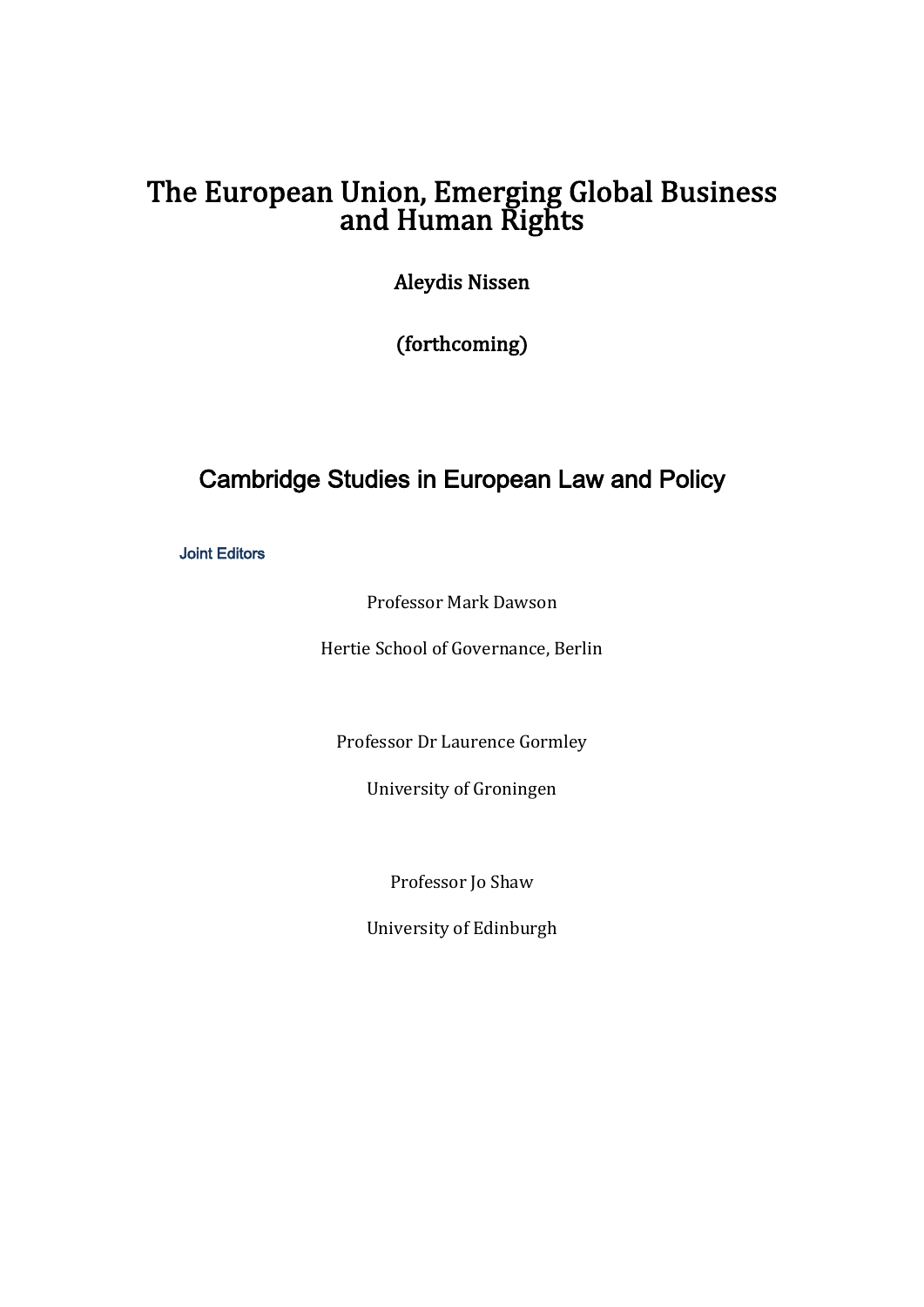# **Contents**

#### 1 Introduction

# Part I International Perspective

#### 2 International Law

- 1 Introduction
	- 1.1 Extraterritorial obligations
	- 1.2 TNC-DECs
	- 1.3 Domestic measures with extraterritorial implications over TNC-DECs
- 2 ILO and WTO regimes
	- 2.1 Social clause
	- 2.2 Import-restrictive measures relating to labour standards
		- 2.2.1 Violation of GATT Article III:4
		- 2.2.2 Exception under GATT Article XX
	- 2.3 Enabling clause
- 3 Civil judicial remedies
	- $3.1$  Access to civil judicial remedies
	- 3.2 Support for local capacity building
	- 3.3 Extraterritorial remedies
		- $3.3.1$  Human rights objectives
		- $3.3.2$  Landmark cases in the US
		- 3.3.3 Political questions
		- 3.3.4 Cost-benefit for the forum state
- 4 Conclusions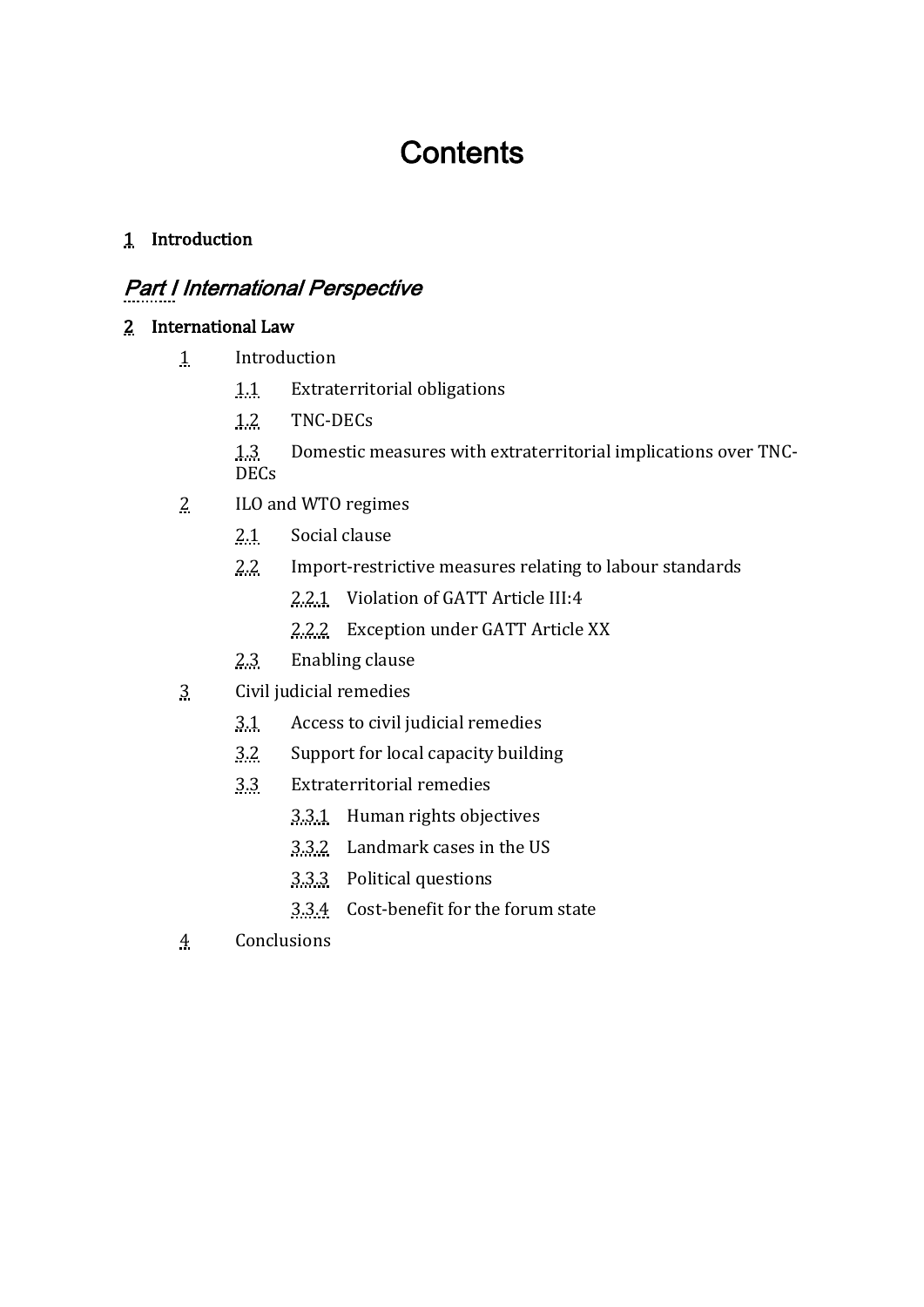## Part II Perspective of the European Union and Its Member States

#### 3 The European Union

- 1 Priorities in the business and human rights agenda
- 2. Sector-specific approaches
	- $2.1$  Legal basis and agenda-setting
	- 2.2 CBCR rules
		- 2.2.1 Obligations
		- 2.2.2 Duty-bearers and competition concerns
		- 2.2.3 Managing globalisation
		- 2.2.4 Court of Justice of the EU
		- 2.2.5 Outlook
	- 2.3 Conflict Minerals Regulation
		- 2.3.1 Obligations
		- 2.3.2 Duty-bearers and competition concerns
		- 2.3.3 Managing globalisation
		- 2.3.4 Violation of GATT Articles I:1 and III:4
		- 2.3.5 Outlook
- 3 Sector-wide initiatives
	- 3.1 Non-Financial Reporting Directive
		- 3.1.1 Obligations
		- 3.1.2 Duty-bearers and competition concerns
	- $3.2$  Initiatives in the making
		- 3.2.1 Corporate Sustainability Reporting Directive
		- 3.2.2 Sustainable corporate governance initiative
		- 3.2.3 Forced labour mechanism
- 4 Civil judicial remedies
- 5 Conclusions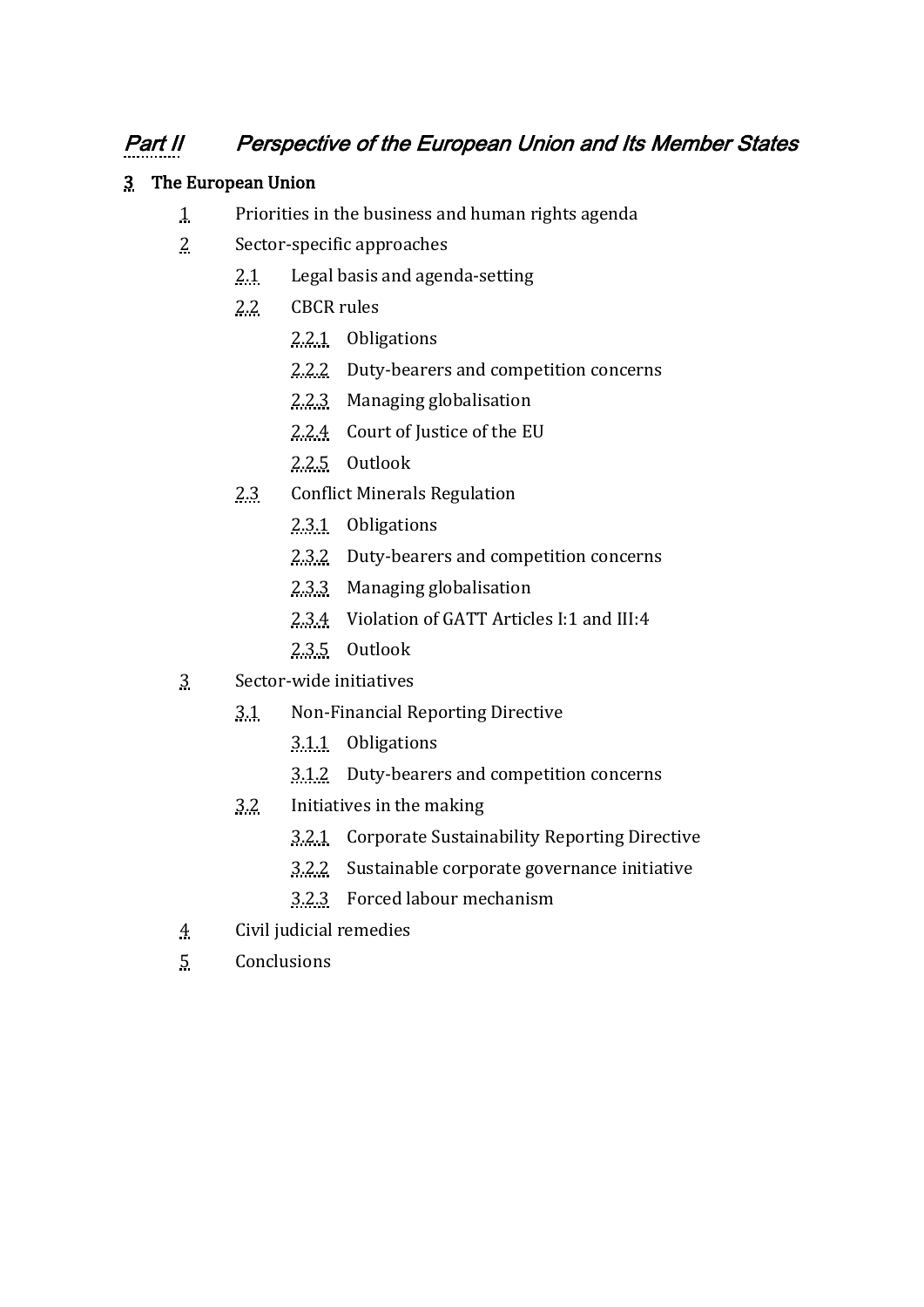#### 4 European Union Member State: France

- 1 French Law on Parent Corporations' Vigilance
	- 1.1 Obligations, duty-bearers and sanctions
	- 1.2 Aim and relation to the international and EU perspectives
- $2$  Civil judicial remedies
- 3 Conclusions

#### 5 European Union Member State: The Netherlands

- 1 Dutch Child Labour Duty of Care Law
	- 1.1 Obligations, duty-bearers and sanctions
	- 1.2 Aim
	- 1.3 Relation to the international and EU perspectives
- $2$  Civil judicial remedies
- 3 Conclusions

### **Part III Perspective of Developing and Emerging States**

#### 6 Case Study: Kenyan Floriculture Industry

- 1 Kenyan floriculture industry
- 2 Transnational regulatory governance
	- 2.1 The EAC-EU EPA
	- 2.2 Cotonou and post-Cotonou agreements
	- 2.3 Transnational regulatory networks
- 3 Remedies
	- $3.1$  Awareness and representation issues
	- 3.2 In-company proceedings
	- 3.3 KNCHR
	- 3.4 Labour offices
	- 3.5 Courts
- 4 Conclusions